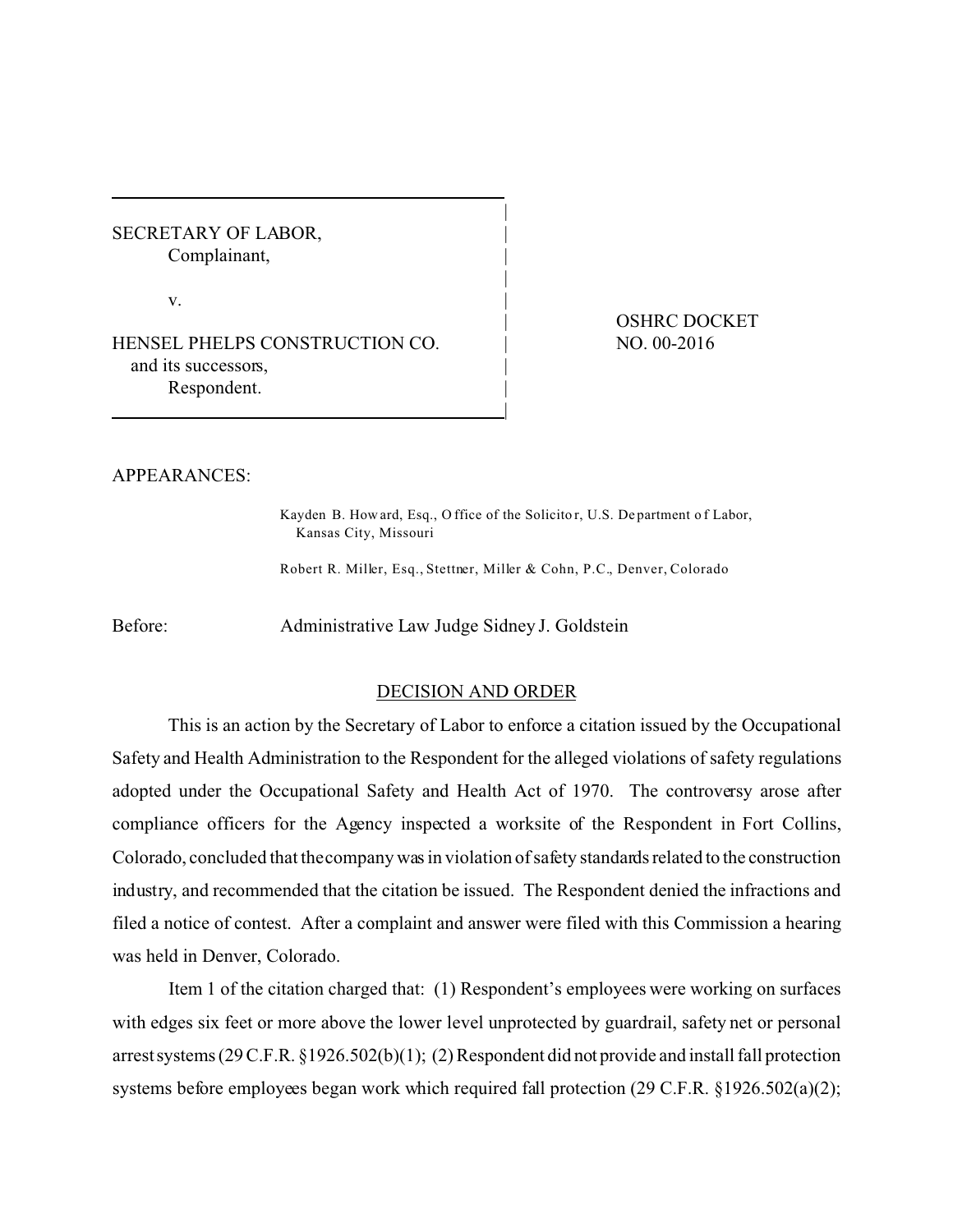(3) when a test load was applied in a downward direction, the top edge of the guardrail deflected to a height of less than 39 inches (29 C.F.R. §1926.502(b)(4); and (4) wire rope used for top rails was not flagged with high-visibility material (29 C.F.R. §1926.502(b)(9).

Item 2 of the citation alleged that employees working on surfaces were not protected from falling through holes more than six feet above the lower level, (29 C.F.R. §1926.501(b)(4).

At the hearing the compliance officer testified that he observed Respondent's employees working over 25 feet above the lower level without fall protection. As mentioned in item 1a of the citation, he considered this situation a violation of the regulation which provides that each employee on a walking/working surface with an unprotected side or edge which is six feet or more above a lower level shall be protected from falling by the use of guardrail systems, safety net systems or personal fall arrest systems.

With respect to item 1b of the citation, the officer learned that employees installing rebar on the upper deck were directed to work on the deck before it had properly installed guardrails. In his opinion, this was a violation of the regulation which states that the employer shall determine if the walking/working surfaces on which its employees are to work have the strength and structural integrity to support employees safely.

Item 1c of the citation involved the regulation at 29 C.F.R. §1926.502(b)(4) which reads, in substance, that when a 200 pound test load specified in that section is applied in a downward direction, the top edge of the guardrail shall not deflect to a height of less than 39 inches above the walking/working level. The compliance officer was able to push down the guardrail to a height of 17 inches, a violation of the standard in his opinion.

The last item of citation 1 involved the regulation at 29 C.F.R. §1926.502(b)(9). The regulation requires that if wire rope is used for top rails, it shall be flagged at not more than six-foot intervals with high-visibility material. The compliance officer testified that there was no flagging material on the rope.

With respect to item 2 of the citation, the officer stated that he saw employees on walking/working surfaces unprotected from falling through holes more than six feet above lower levels in that there were personal fall arrest systems, covers or guardrail systems erected around such holes. He believed this to be a violation of the regulation at 29 C.F.R. §1926.501(b)(4) which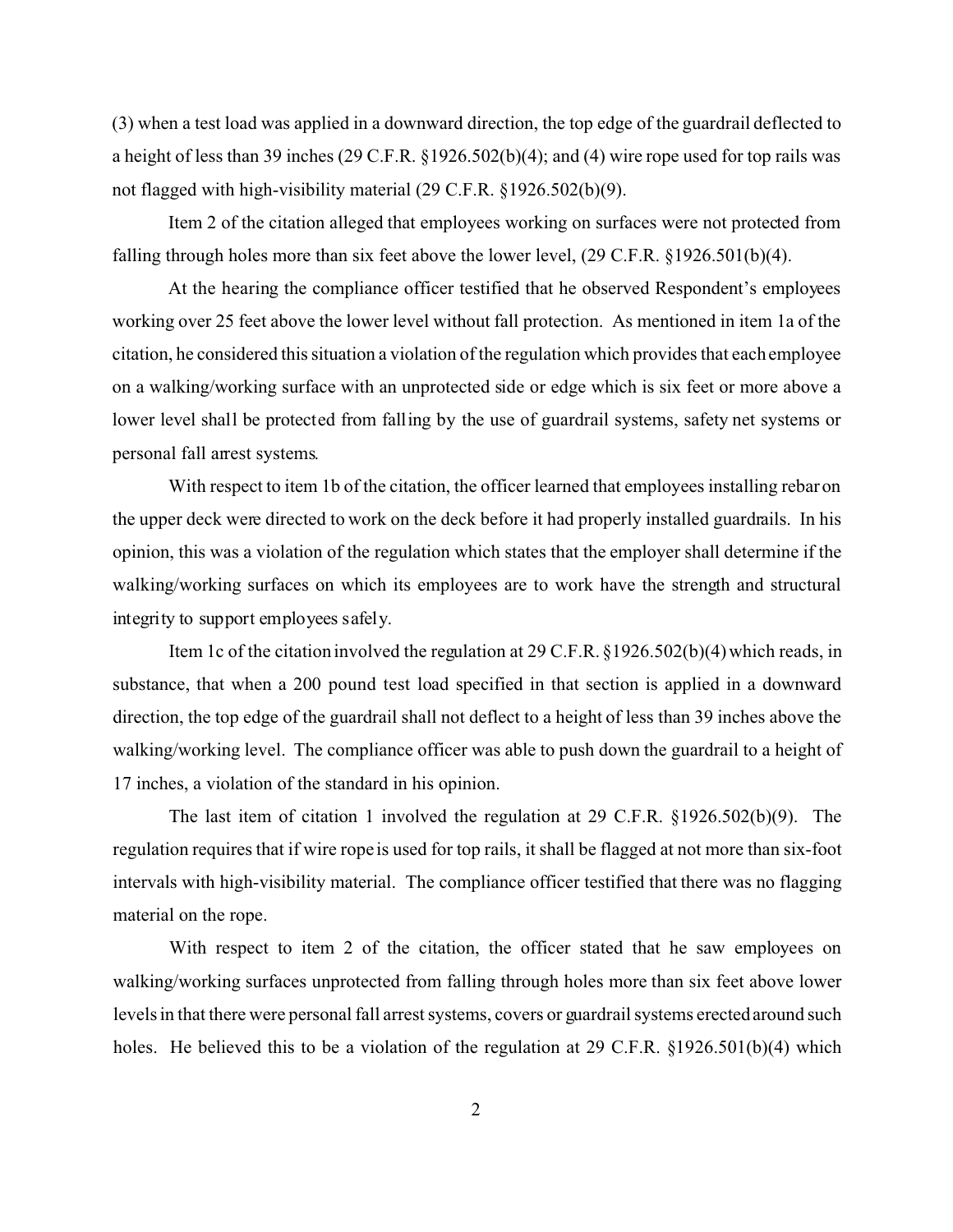requires such safeguards. Upon more detailed examination the officer agreed that one of the two holes had lumber over it.

The Respondent called upon its District Director of Safety and Health and its Area Director to discuss the company safety program. They related that all employees are furnished a Safety and Health Handbook. The Respondent also has ongoing safety training, including written statements of safety policy procedures and objectives, tool box meetings, and special references to fall protection, guardrails and hole covers. There are weekly safety and health meeting reports as well as self and third party audit committee safety and health inspections. Each foreman is furnished a library which includes safety and health reference manuals and OSHA construction standards. To assure adequate investigations, Respondent audits accidents, incidents and near misses.

Respondent also has a specialized Safety Training Observation Program (STOP) which includes its employees as well as subcontractor workers. Under this project Respondent's safety people recorded many areas where workers performed their duties in an unsafe manner. As an example, safety people were not surprised that 25 workers were observed working without safety glasses. In one year the STOP program recorded 927 cases of unsafe working instances. Very few employees were disciplined for safety violations, although one foreman was removed for failure to enforce safety procedures. Nevertheless, under the STOP program medical costs were substantially reduced.

In addition, the foreman on the project testified that he worked in a no-fall hazard area and was not exposed to any danger. Another worker who had no fall protection was not close to any edge. He always used fall protection and was tied off when needed. There were two floor holes on the date of the inspection, but one had 2x4 lumber across it, eliminating any danger. Nevertheless, he was disciplined because of exposure to a fall of over six feet, resulting in some forfeiture of pay and retraining along safety lines. On more detailed examination he admitted that he worked at a floor edge without fall protection.

As pointed out in the post-hearing briefs submitted by the parties, in order to sustain a serious violation, the Secretary must bear the burden of proving four elements: (1) that the appropriate safety standard applies; (2) that the employer failed to comply with the standard; (3) that employees had access to the violative condition; and (4) that the employer had knowledge or constructive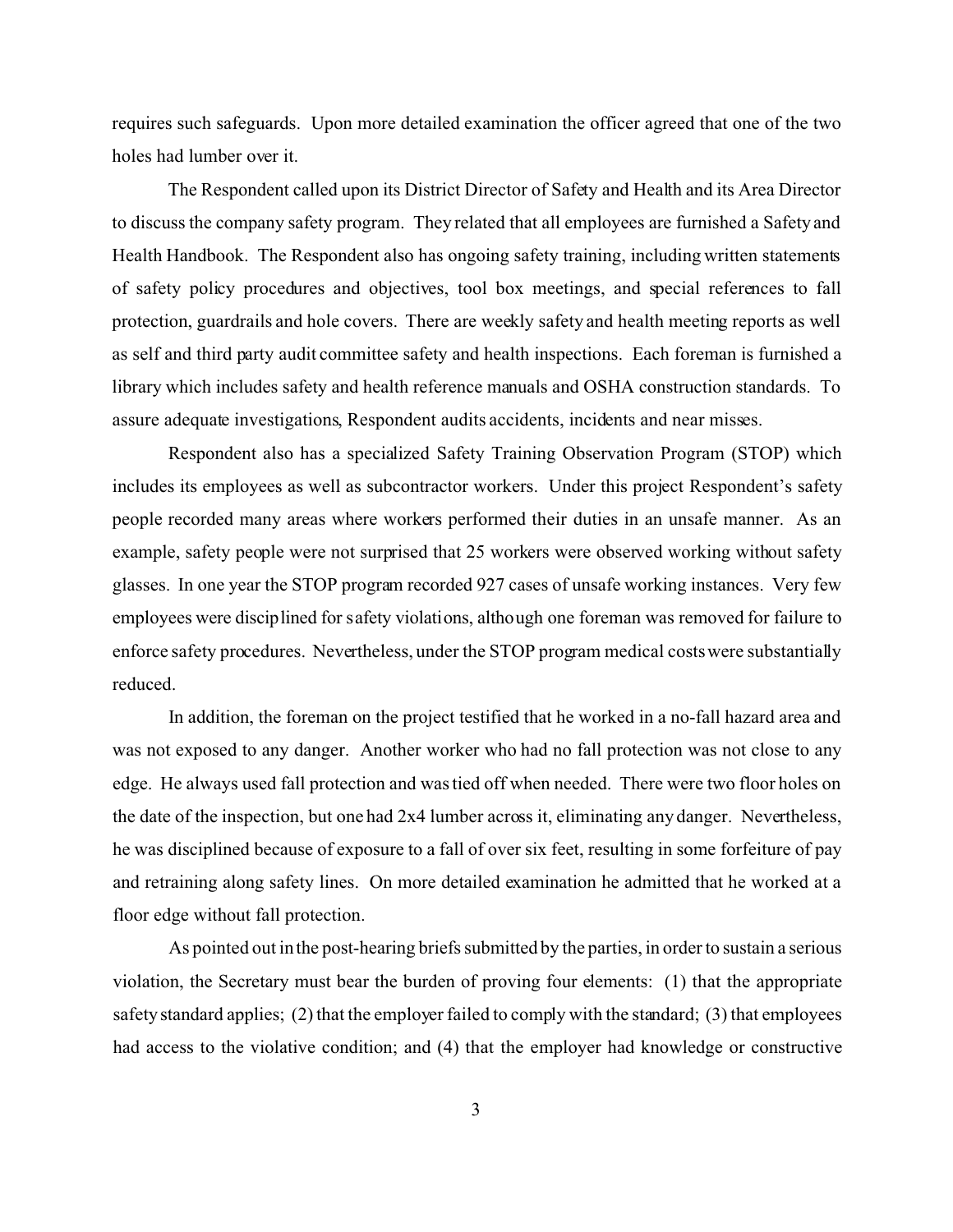knowledge of the condition. The knowledge may be satisfied by proof that either the employer actually knew, or with the exercise of reasonable diligence, could have known of the violative condition. Constructive knowledge may be predicated on the employer's failure to establish an adequate safety and health program to detect hazards.

The record in this case establishes that the Secretary met the four requirements. The Complainant proved that the safety standards applied to the workplace situation; that the standards were violated; that employees were exposed to the violative conditions; and that the employer at least should have known of the prospective violations based upon its own safety violation records.

As noted in the Respondent's posthearing brief ". . . the facts in this matter are largely undisputed." Nevertheless, at the hearing there was testimony from a compliance officer, two officials of the company and its foreman on duty at the worksite at the time of the inspection. Where there is an inconsistency between the compliance officer and the foreman, I am placing more reliance upon the former since he was also at the worksite, observed the infractions described in the citation, made notes of what he saw in preparation of the citation and took pictures to confirm the violations.

The Respondent also advances the defense of employee misconduct. The Commission has ruled that to establish this defense the employer must prove that it established work rules to prevent the reckless behavior or unsafe condition from happening; that it adequately communicated the rule to its employees; that it took steps to discover incidents of noncompliance; and that it effectively enforced the rule whenever employees transgressed it. Further, the employee conduct or exposure must have resulted from "idiosyncratic," "demented," or "suicidal behavior."

In the instant matter, based upon the Respondent's STOP safety program records, there appears to be a pattern of employee disregard of various workplace safety rules. In this respect Respondent's safety program was sometimes inadequately communicated and not always effective. This case does not present a matter of a single employee acting in violation of safety rules. Where a number of workers are operating in violation of the Administration's safety regulations, the Respondent has failed to establish the defense of employee misconduct.

Respondent's posthearing brief cites a number of cases in support of its position that the case should be dismissed because of employee unforeseen and unanticipated misconduct. Four cases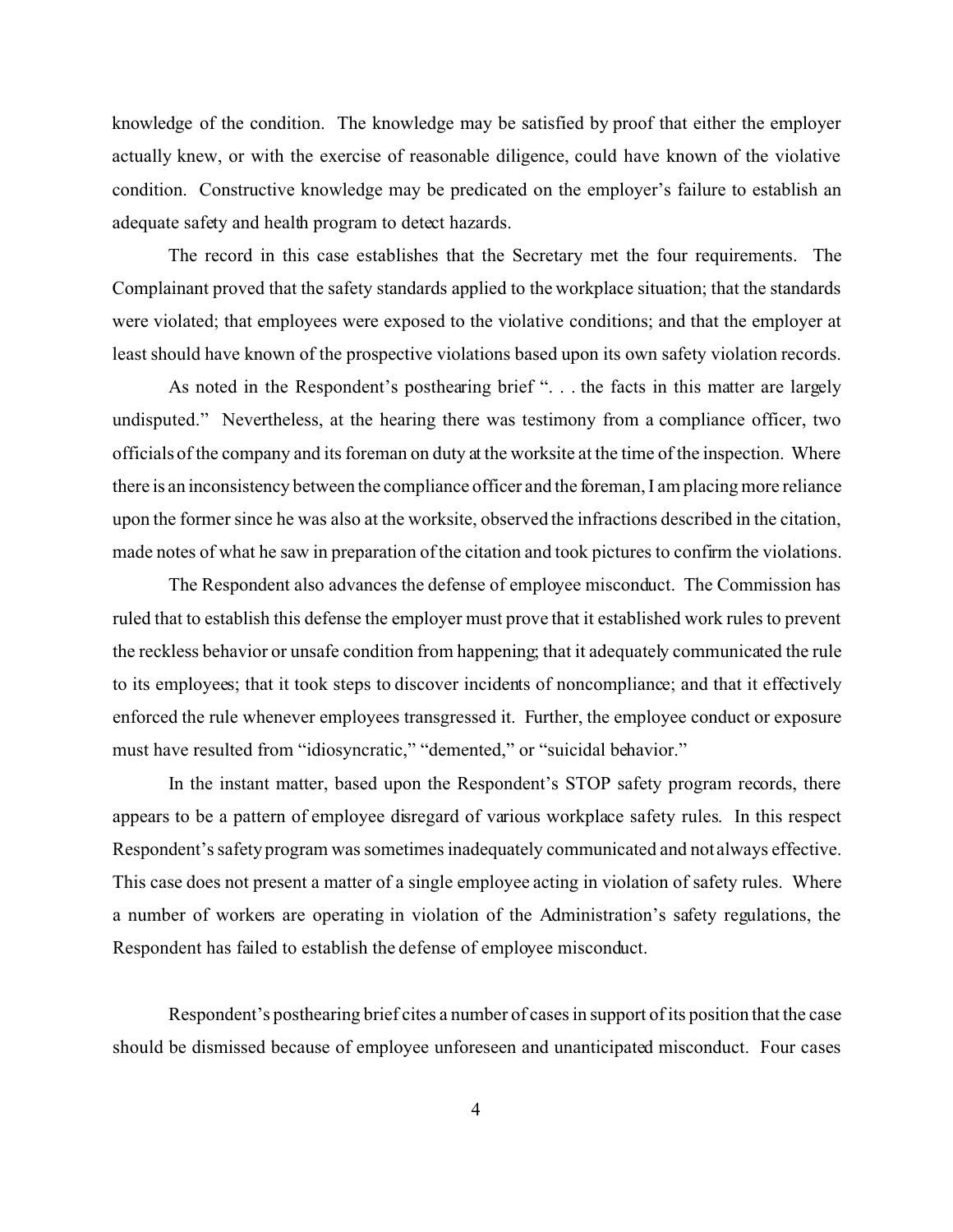were decided by the United States Circuit Court of Appeals, namely, *Austin Building Company*, 647 F.2d 1063; *Capital Electric Line Builders of Kansas, Inc.* 678 F.2d 128; *Mountain States Telephone & Telegraph Company*, 623 F.2d 155; and *Pennsylvania Power & Light Company*, 737 F.2d 350.

These decisions do not help Respondent's cause. Thus, in *Austin*, the court held for the Secretary and affirmed the citation because it believed the evidence was sufficient to permit the Administrative Law Judge to find that the employer's knowledge met the required standard, i.e., that the company knew or could have known, with the exercise of reasonable diligence, that the hazardous practice existed. The court also remarked that the regulation makes no exception for hazardous conditions of short duration.

The citation was vacated in the *Capital Electric Line Builders* case. However, the facts in that case are far different than the ones at bar. There the employee involved was a highlytrained and experienced journeyman lineman with at least ten years' experience in electrical line construction. To become a journeyman required at least four years of periodic classroom work and 7,000 hours of on-the-job training, including work on energized lines. After culmination of the apprenticeship program, the lineman took and passed an examination a month prior to the accident. The employee's co-worker characterized Mr. Payne as a deliberate safe worker and stated that he had never seen him do anything unsafe while at work. Nothing contained in the record would put the supervisor or employer on notice that he was likely to work in violation of the standard. Contrast these facts with the current matter where the Respondent knew of hundreds of incidents where its employees did not work safely.

In the *Mountain States Telephone & Telegraph* case, the court concluded that the Commission was in error when it ruled that the employer had the burden of proof. The Commission decision was remanded for reconsideration.

Finally, in the *Pennsylvania Power & Light Company* case the court vacated the citation because the OSHA Act should not be construed to impose a civil penalty without fault on an employer "for the result of idiosyncratic, demented or perhaps suicidal self-exposure of employees to recognized hazards." At no time in the current matter has the Respondent alleged that its employees acted in this manner. Thus, in the two cases where the citations were vacated, the facts differ markedly from the instant matter.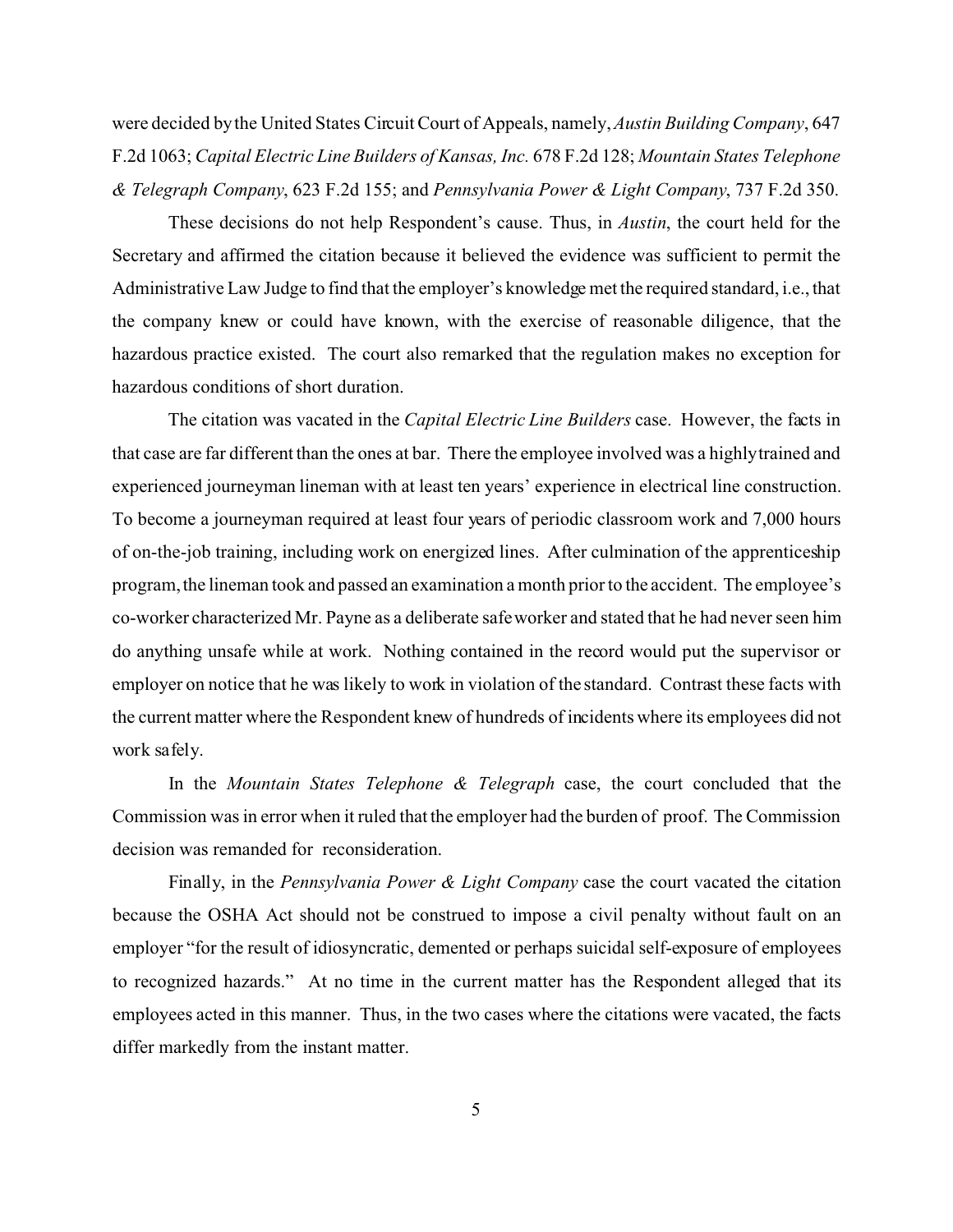The Respondent's posthearing brief also refers to an Administrative Law Judge decision and a number of Commission decisions presumably favorable to its position. In the *Field* case the Administrative Law Judge dismissed the citation. However, unlike the case at bar, there was no foreman on the job, and the company maintained an effective disciplinary program. Its work rules were very strict. Even there the judge remarked that if a supervisory employee were involved , the defense of unpredictable misconduct would be more rigorous, and the defense more difficult to establish. The current matter differs because there were many instances of work safety rules which were not subject to discipline.

The Respondent also cited eight cases decided by the Commission. The decision in the *Standard Glass Company*, issued in 1972, vacated the citation because of employee misconduct. It was there held that a single and brief hard hat violation unknown to the employer and contrary to both employer's instructions and a company work rule which was uniformly enforced did not necessarily constitute a violation of Section 5(a)(2) of the Act.

Even then the Administrative Law Judge held that if there were repeated violations of the Respondent's rules, the judge would perhaps have held that the citation should be sustained. Thus, in this case the facts are distinguishable from the matter under consideration.

The other cases decided by the Commission are of no value to the Respondent because in each instance the Commission rejected the defense of employee misconduct and affirmed the citations.

With respect to the proposed penalty, the compliance officer reviewed the various factors outlined in the Act. The total amounted to \$7,125.00. At the hearing there seemed to be little concern regarding this phase of the case. However, I believe that there should be a reduction in the penalty for the violation of item 2 of the citation, relating to one hole cover. The recommended penalty was based on two uncovered holes, but the evidence regarding one hole revealed no danger because of the lumber protection. Instead of a penalty of \$2,625.00 for this infraction, the penalty should be reduced to \$1,625.00.

In conclusion, I find that the Respondent was in violation of the regulations shown in citation